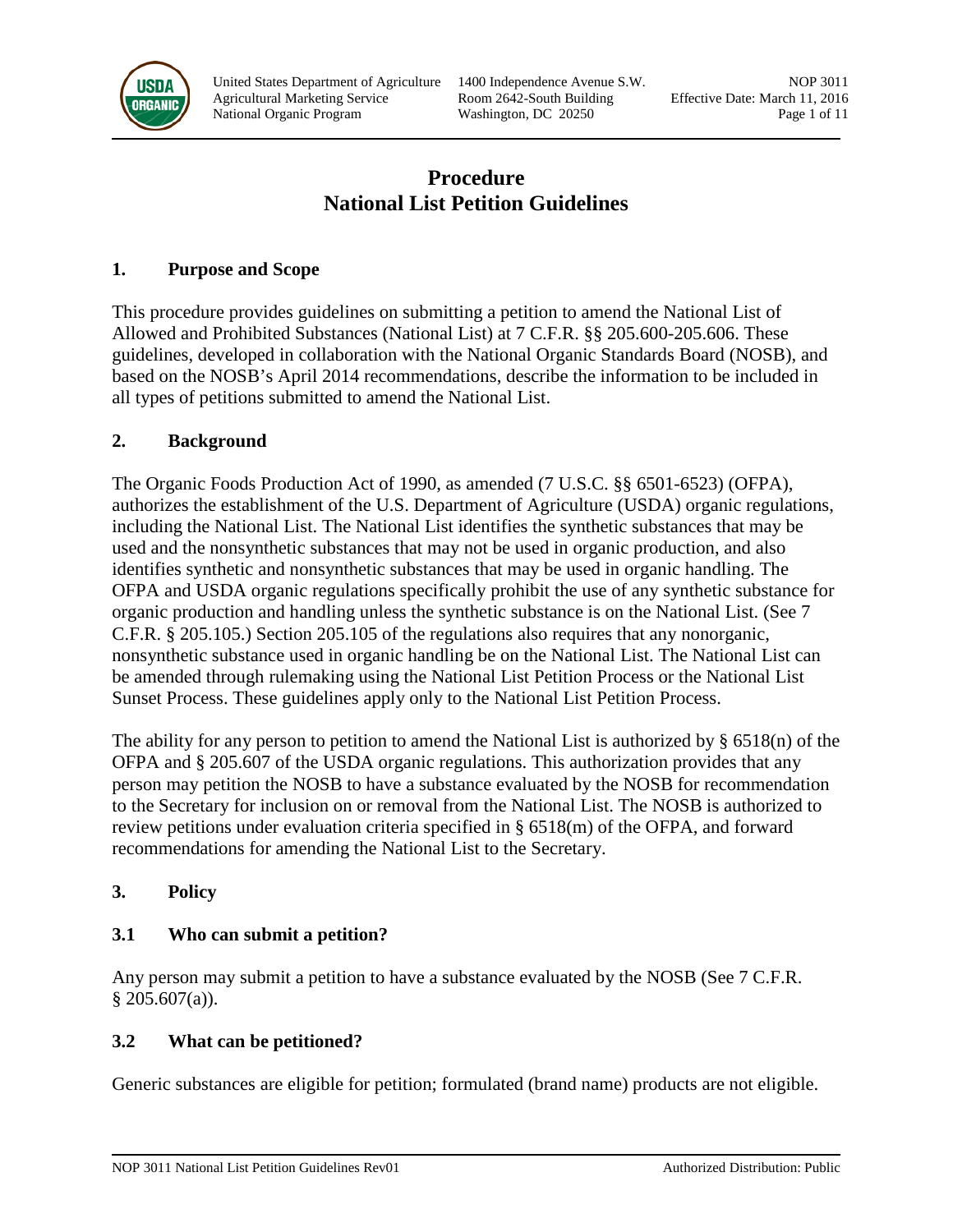

United States Department of Agriculture 1400 Independence Avenue S.W. NOP 3011 Agricultural Marketing Service Room 2642-South Building Effective Date: March 11, 2016 National Organic Program Washington, DC 20250 Page 2 of 11

### **3.3 What is the National Organic Program's role?**

The National Organic Program (NOP) accepts petitions, solicits public comments, and manages all communication with petitioners. If the substance is eligible for petition and the petition meets the guidelines referenced in [section 4](#page-3-0) below, the petition is posted on the NOP website for review by the NOSB.

The NOP's acceptance of the petition for NOSB review is an administrative matter and does not reflect a decision by the NOP on the substantive merits of the petition.

### **3.4 What is the NOSB's role?**

The NOSB, a Federal Advisory Committee, reviews petitions based on specific criteria in the OFPA.

One of the NOSB Subcommittees (crops, livestock, or handling) reviews petitions against the criteria in the OFPA. Prior to one of the semiannual NOSB public meetings, the NOP will publish the NOSB Subcommittee proposals with request for public comments.

At a public meeting, the NOSB will complete the review of the petition and submit a final recommendation to the NOP. The NOSB's meeting schedule and agenda can be found at [http://www.ams.usda.gov/nosb.](http://www.ams.usda.gov/nosb)

### <span id="page-1-0"></span>**3.5 What criteria does the NOSB use to evaluate petitions?**

Pursuant to § 6518(m) of the OFPA, when evaluating a petitioned substance for amendment of the National List, the NOSB shall consider:

- (1) The potential of the substance for detrimental chemical interactions with other materials used in organic farming systems;
- (2) The toxicity and mode of action of the substance and of its breakdown products or any contaminants, and their persistence and areas of concentration in the environment;
- (3) The probability of environmental contamination during manufacture, use, misuse or disposal of the substance;
- (4) The effect of the substance on human health;
- (5) The effects of the substance on biological and chemical interactions in the agroecosystem, including the physiological effects of the substance on soil organisms (including the salt index and solubility of the soil), crops, and livestock;
- (6) The alternatives to using the substance in terms of practices or other available materials; and
- (7) Its compatibility with a system of sustainable agriculture.

Synthetic substances petitioned for use in organic processing are evaluated pursuant to additional criteria in 7 C.F.R. § 205.600(b):

(1) The substance cannot be produced from a natural source and there are no organic substitutes;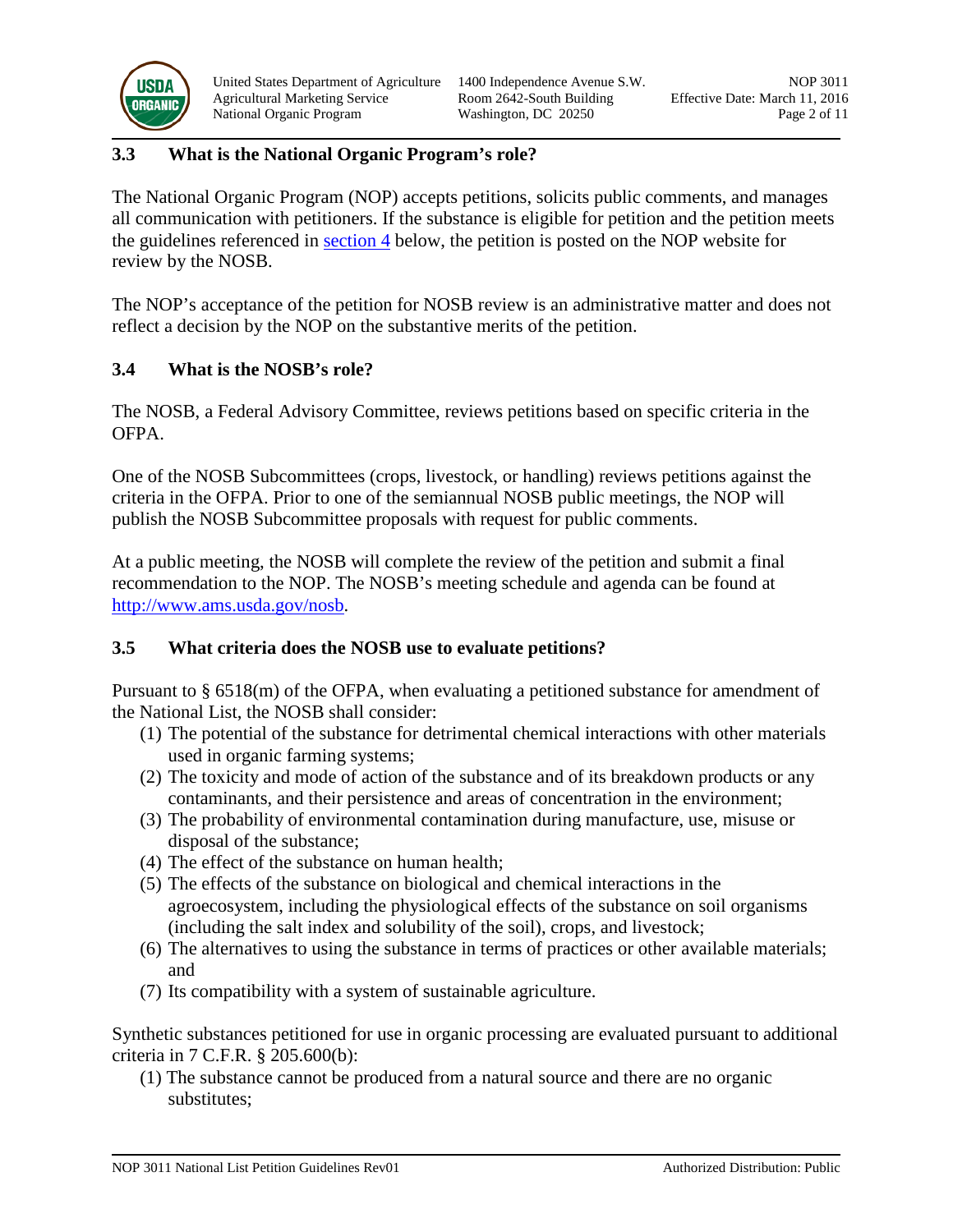

United States Department of Agriculture 1400 Independence Avenue S.W. NOP 3011 Agricultural Marketing Service Room 2642-South Building Effective Date: March 11, 2016 National Organic Program Washington, DC 20250 Page 3 of 11

- (2) The substance's manufacture, use, and disposal do not have adverse effects on the environment and are done in a manner compatible with organic handling;
- (3) The nutritional quality of the food is maintained when the substance is used, and the substance itself, or its breakdown products do not have an adverse effect on human health as defined by applicable Federal regulations;
- (4) The substance's primary use is not as a preservative or to recreate or improve flavors, colors, textures, or nutritive value lost during processing, except where the replacement of nutrients is required by law;
- (5) The substance is listed as generally recognized as safe (GRAS) by the Food and Drug Administration (FDA) when used in accordance with FDA's good manufacturing practices (GMP) and contains no residues of heavy metals or other contaminants in excess of tolerances set by FDA; and
- (6) The substance is essential for the handling of organically produced agricultural products.

Pursuant to 7 C.F.R. § 205.600(c), nonsynthetic substances petitioned for use in organic processing are evaluated against criteria specified in §§ 6517 and 6518 of the OFPA.

### **3.6 Is a specific form needed?**

No. There is no form that must be submitted with the petition. However, certain information must be included in the petition as described in [section 4.2](#page-4-0) below.

### **3.7 How long does the petition process take?**

The petition process can take a year or more, depending on the complexity associated with the petition, amount of public participation, and other projects on the NOSB work agenda. To facilitate NOP review and NOSB consideration of petitions, petitions should provide concise yet comprehensive responses to the required petition information.

The majority of petitions are reviewed by the NOP for eligibility and completion within 30 days of receipt. Petitions are typically reviewed at an NOSB meeting within two years of the determination by NOP that the petition is eligible for NOSB review.

If the NOSB recommends the addition of a petitioned substance to the National List, the NOP will consider the NOSB recommendation for a future rulemaking action. Petitioned substances may not be used in production or handling unless the substance has been added to the National List.

# **3.8 Is there a cost or fee for submitting a petition?**

No. There is no cost or fee for submitting a petition.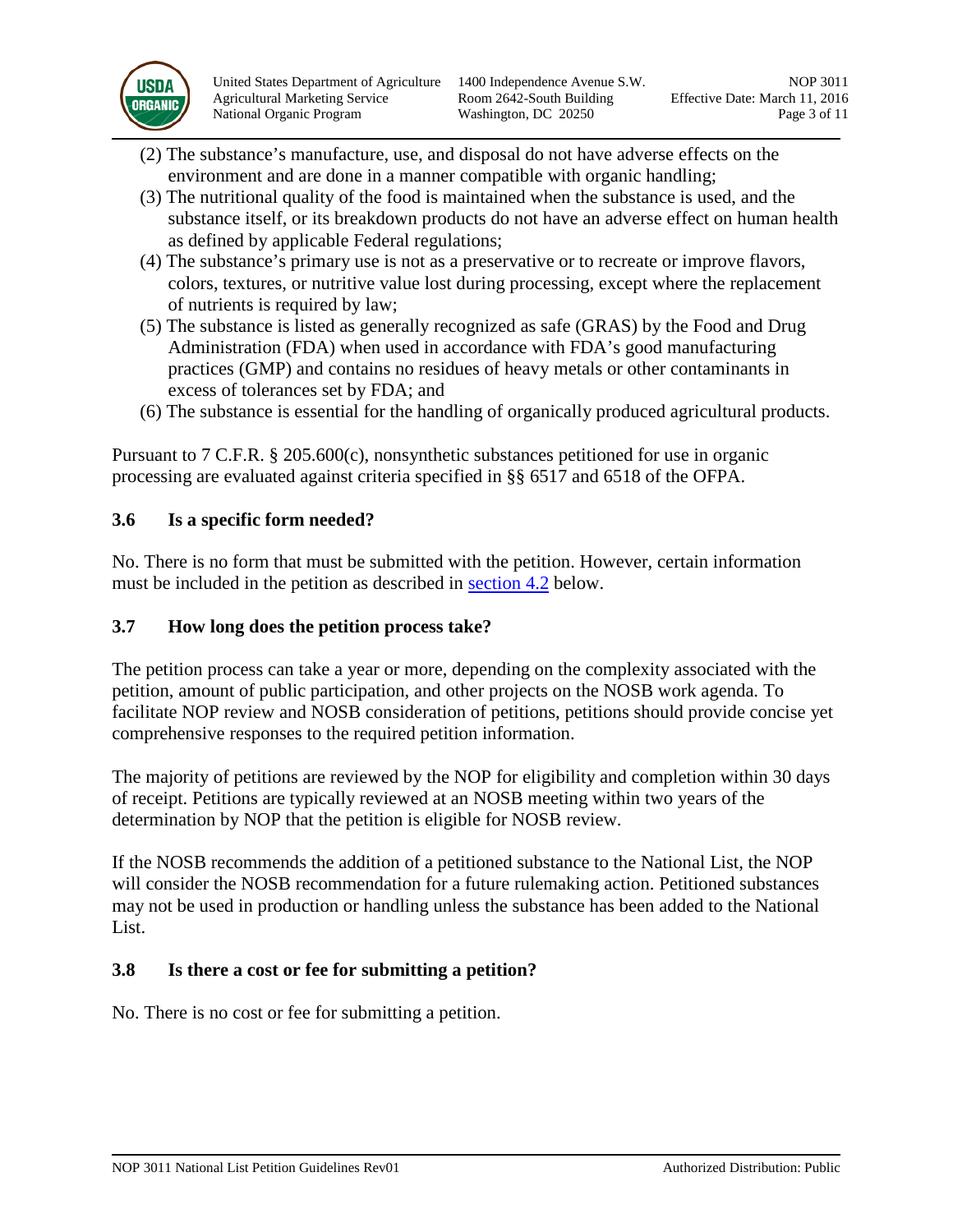

#### **3.9 Are petitions available online?**

Yes. Complete and eligible petitions are posted for the public on the NOP website at [http://www.ams.usda.gov/nop.](http://www.ams.usda.gov/nop)

### **3.10 Can I submit confidential business information or a redacted version that can be posted online?**

No. Confidential business information is no longer accepted as part of the National List petition process. Petitions to amend the National List involve a public and open evaluation process.

#### **3.11 How do I submit new information if my petition is under review by the NOSB?**

Petitioners may update their petitions at any time. Submissions will be posted as an addendum to the petition for public access on the NOP website. If the entire petition is to be replaced, please contact the NOP prior to submission.

#### **3.12 How do I submit comments about a petition that was submitted by another party?**

To be notified of public comment opportunities, you can register for the National Organic Program's email notification service at [http://bit.ly/NOPOrganicInsiderRegistration.](http://bit.ly/NOPOrganicInsiderRegistration) Written comments on petitions under NOSB review may be submitted via [www.regulations.gov](http://www.regulations.gov/) during a public comment period that precedes each NOSB meeting. NOSB meetings also offer opportunities for in-person public comments.

### **3.13 How do I withdraw my petition?**

Petitions may be withdrawn according to the guidelines in the most current version of the NOSB [Policy and Procedures Manual.](http://www.ams.usda.gov/sites/default/files/media/NOSB-PolicyManual.pdf)

#### **4. Procedures**

#### <span id="page-3-0"></span>**4.1 Petition Submission**

Petitions may be submitted by email, disk, or hard copy. Electronic submission (by disk or email) is strongly encouraged to facilitate posting of petitions on the NOP website.

*Email submission*. Send petitions as a single PDF file to [nosb@ams.usda.gov.](mailto:nosb@ams.usda.gov)

*Mail*. Disks or hard copies may be submitted via mail to:

USDA/AMS/NOP, Standards Division Attention: National List Manager 1400 Independence Ave. SW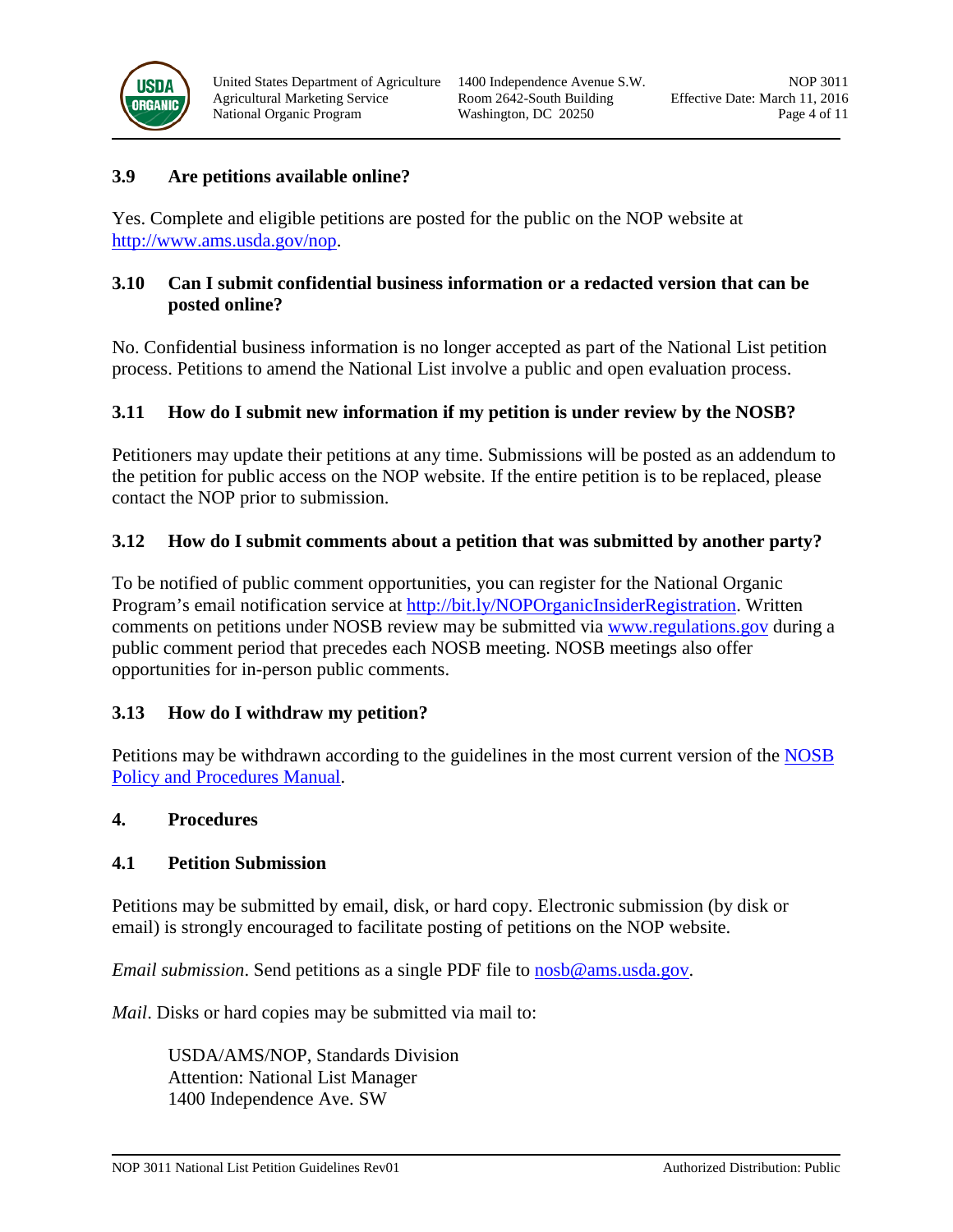

Room 2642-So., Ag Stop 0268 Washington, DC 20250-0268

### <span id="page-4-0"></span>**4.2 Items to be Included in a Petition**

The following information must be submitted in a petition. For each item in the petition, reference the letter and/or number indicated below. Supporting documents may be provided as numbered appendices. Petitions should provide concise yet comprehensive responses.

**Item A.1** — Indicate which section or sections the petitioned substance will be included on and/or removed from the National List. The current National List may be viewed at [www.ams.usda.gov/NOPNationalList.](http://www.ams.usda.gov/NOPNationalList)

- Synthetic substances allowed for use in organic crop production (§ 205.601).
- Nonsynthetic substances prohibited for use in organic crop production (§ 205.602).
- Synthetic substances allowed for use in organic livestock production (§ 205.603).
- Nonsynthetic substances prohibited for use in organic livestock production (§ 205.604).
- Nonagricultural (nonorganic) substances allowed in or on processed products labeled as "organic" or "made with organic (specified ingredients)" (§ 205.605).
- Nonorganic agricultural substances allowed in or on processed products labeled as "organic" (§ 205.606).

### **Item A.2** — OFPA Category - Crop and Livestock Materials

For substances petitioned for use in crop or livestock production, eligible substances must contain an active synthetic ingredient in one of the following OFPA categories (7 U.S.C.  $§ 6517(c)(1)(B)(i))$ :

- Copper and sulfur compounds;
- Toxins derived from bacteria;
- Pheromones:
- Soaps;
- Horticultural oils;
- Fish emulsions:
- Treated seed:
- Vitamins and minerals;
- Livestock parasiticides and medicines; and
- Production aids.

Petitioners should indicate which OFPA category applies to their petitioned material. The OFPA categories referenced above do not apply to materials petitioned for use in organic handling or processing.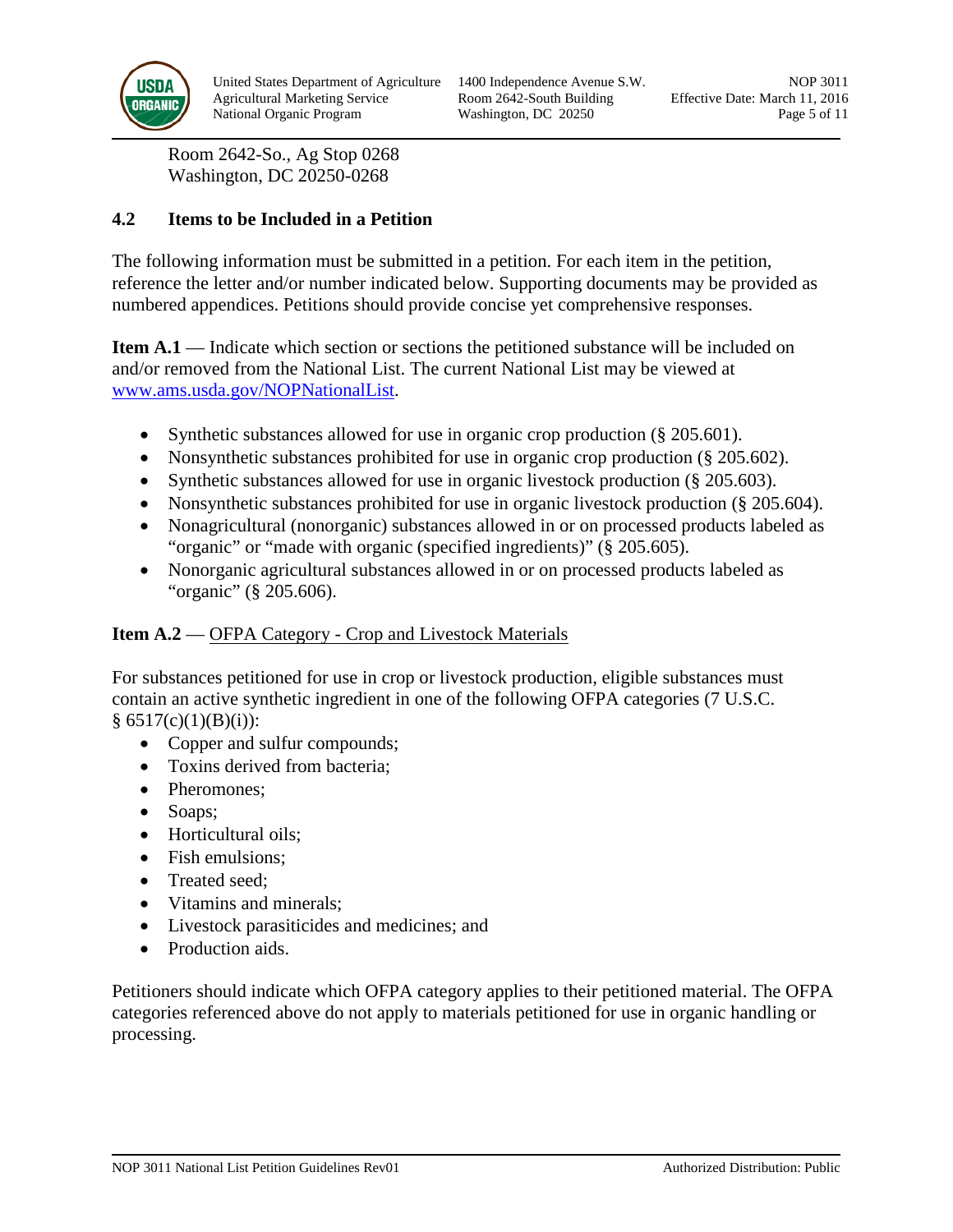

United States Department of Agriculture 1400 Independence Avenue S.W. NOP 3011 Agricultural Marketing Service Room 2642-South Building Effective Date: March 11, 2016 National Organic Program Washington, DC 20250 Page 6 of 11

### **Item A.3 — Inert Ingredients**

If the substance is a synthetic inert ingredient intended for use in a pesticide product, please see [NOP Notice 11-6](http://www.ams.usda.gov/sites/default/files/media/NOP-Notice-11-6.pdf) for more information.

**Item B**—Provide concise and comprehensive responses in providing all of the following information on the substance being petitioned.

*For petitions to add or change an annotation for a substance that is already on the National List, items 5-11 are optional. Petitioners are encouraged to address these items if the information has changed since the NOSB's original review of the substance.*

### **1. Substance Name**

Provide the substance's chemical and/or material common name. The name of the petitioned substance should be consistent with any name(s) used by other Federal agencies (e.g., FDA, EPA, etc.)

### **2. Petitioner and Manufacturer Information**

Provide the name, address, and telephone number for the petitioner and manufacturer (if different).

### **3. Intended or Current Use**

Describe the intended or current use of the substance, e.g., use as a pesticide, animal feed additive, processing aid, nonagricultural ingredient, sanitizer, or disinfectant. If the substance is an agricultural ingredient, the petition must provide a list of the types of product(s) (e.g., cereals, salad dressings) for which the substance will be used and a description of the substance's function in the product(s) (e.g., ingredient, flavoring agent, emulsifier, processing aid).

### **4. Intended Activities and Application Rate**

Provide a list of the crop, livestock, or handling activities for which the substance will be used. If used for crops or livestock, the substance's rate and method of application must be described.

### **5. Manufacturing Process**

Provide the source of the substance and a detailed description of its manufacturing or processing procedures from the basic component(s) to the final product.

### **6. Ancillary Substances**

For substances petitioned for use in organic handling or processing, provide information about the ancillary substances (including, but not limited to, carriers, emulsifiers, or stabilizers) that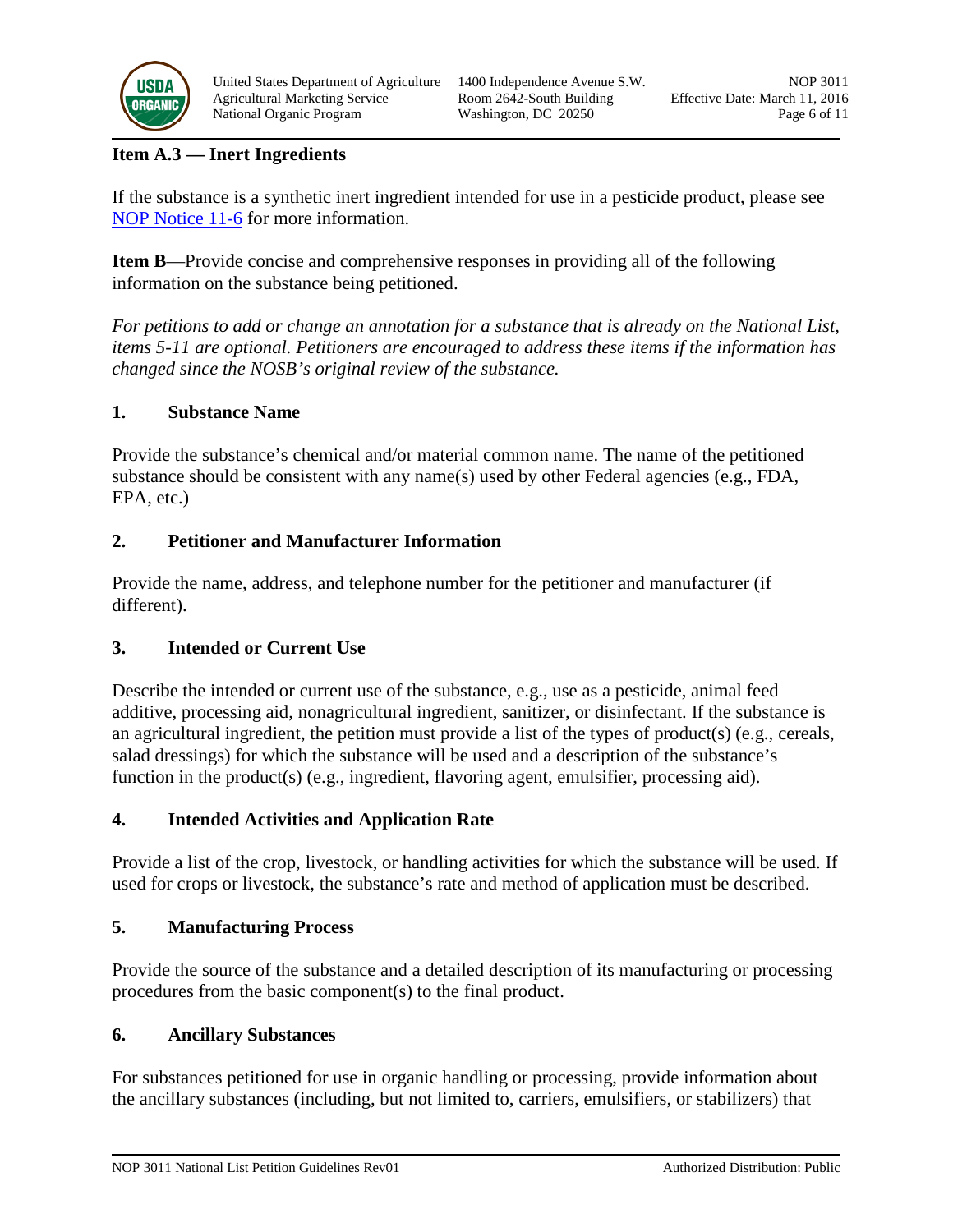

may be included with the petitioned substance, including function, type of substance, and source, if known.

### **7. Previous Reviews**

Provide a summary of any available previous reviews of the petitioned substance by State or private certification programs or other organizations. If this information is not available, this should be stated in the petition.

If the substance has been previously reviewed and rejected by the NOSB, the petition must provide new information that was not submitted in an earlier petition or provided for in the previous technical reports for the substance.

### **8. Regulatory Authority**

Provide information regarding EPA, FDA, and State regulatory authority registrations, including registration numbers. The information provided must confirm that the intended use of the substance is permitted under EPA or FDA regulations, as applicable.

For food ingredients and processing aids, the substance must be approved by FDA for the petitioned use. For pesticide active ingredients, the substance must have an EPA tolerance or tolerance exemption, as applicable. If this information does not exist or is not applicable, the petitioner should state this in the petition.

### **9. Chemical Abstracts Service (CAS) Number and Product Labels**

Provide the CAS number or other product numbers of the substance. If the substance does not have an assigned product number, the petitioner should state so in the petition. For food additives, the International Numbering System (INS) number should also be provided.

This item should also include labels of products that contain the petitioned substance. If a product label does not apply to this substance, please provide a brief explanation. Product specification sheets, product data sheets, non-retail labels, or other product information may be substituted for the product label, if appropriate.

# **10. Physical and Chemical Properties**

Provide the substance's physical properties and chemical mode of action including the following:

- (a) Chemical interactions with other substances, especially substances used in organic production;
- (b) Toxicity and environmental persistence;
- (c) Environmental impacts from its use and/or manufacture;
- (d) Effects on human health; and
- (e) Effects on soil organisms, crops, or livestock.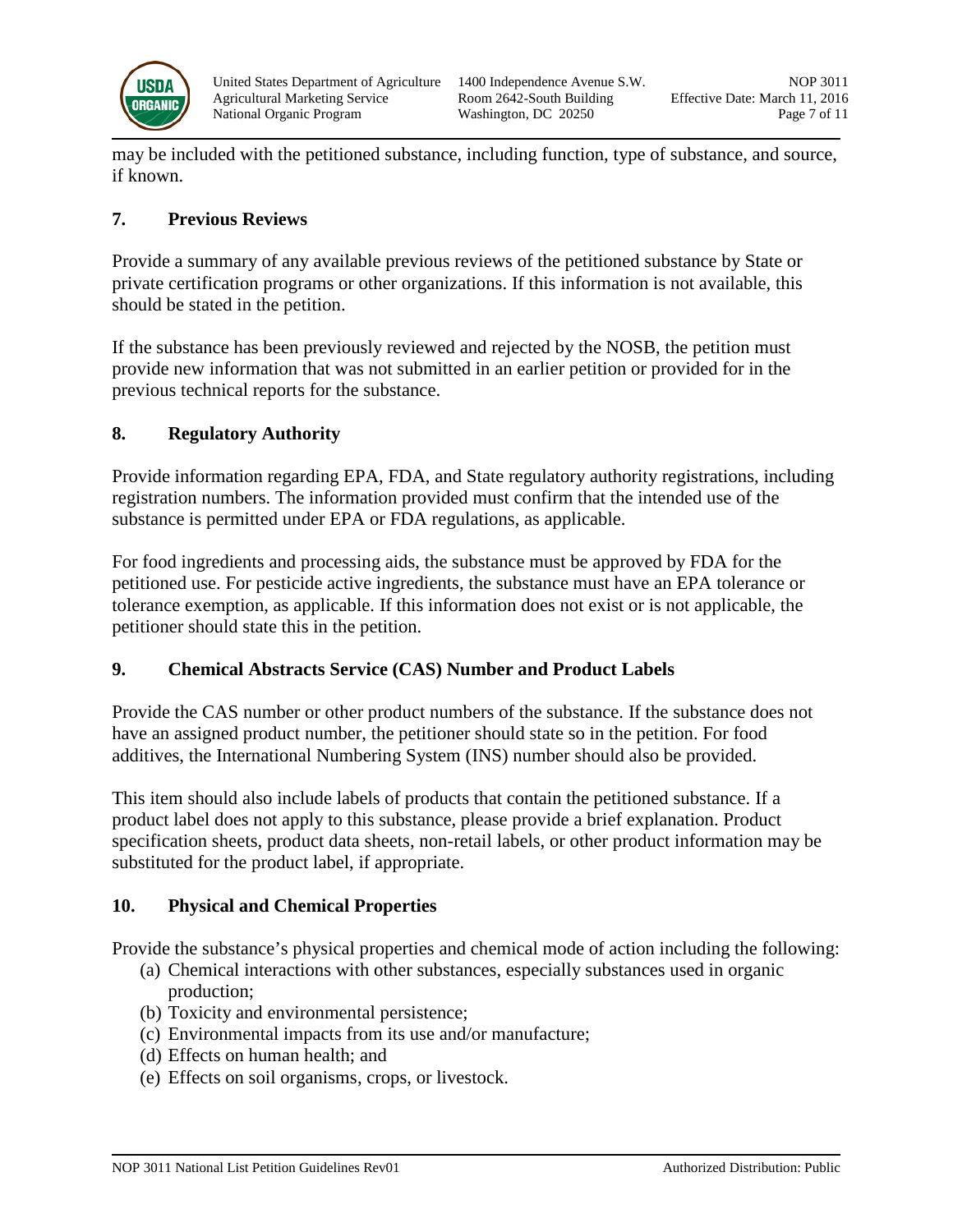

### **11. Safety Information**

Provide safety information about the substance including a Material Safety Data Sheet (MSDS) and a substance report from the National Institute of Environmental Health Studies. If this information does not exist or is not applicable, the petitioner should state so in the petition.

### **12. Research Information**

This item should include research information about the substance. The research should include comprehensive substance research reviews and research bibliographies, including reviews and bibliographies that present contrasting positions to those presented by the petitioner in supporting the substance's inclusion on or removal from the National List.

For petitions to include nonorganic agricultural substances on the National List for organic handling, this information should include research on why the substance should be permitted in the handling of an organic product, including the availability of organic alternatives.

If research information does not exist for the petitioned substance or for the contrasting position, the petitioner should state so in the petition.

### **13. Petition Justification Statement**

Provide a "Petition Justification Statement," which provides justification for any of the following actions requested in the petition:

*A. Inclusion of a Synthetic on the National List (7 C.F.R. §§ 205.601, 205.603, 205.605(b))*

- Explain why the synthetic substance is necessary for the production or handling of an organic product.
- Describe any nonsynthetic substances, synthetic substances on the National List, or alternative cultural method that could be used in place of the petitioned synthetic substance.
- Describe the beneficial effects to the environment, human health, or farm ecosystem from use of the synthetic substance that support its use instead of the use of a nonsynthetic substance or alternative cultural method.

### *B. Removal of a Synthetic from the National List (7 C.F.R. §§ 205.601, 205.603, 205.605(b))*

- Explain why the synthetic substance is no longer necessary or appropriate for the production or handling of an organic product, making sure to cover all uses of the listed substance.
- Describe any nonsynthetic substances, synthetic substances on the National List or alternative [cultural methods](#page-10-0) that could be used in place of the petitioned synthetic substance, and their availability and applicability to all situations where the substance is used.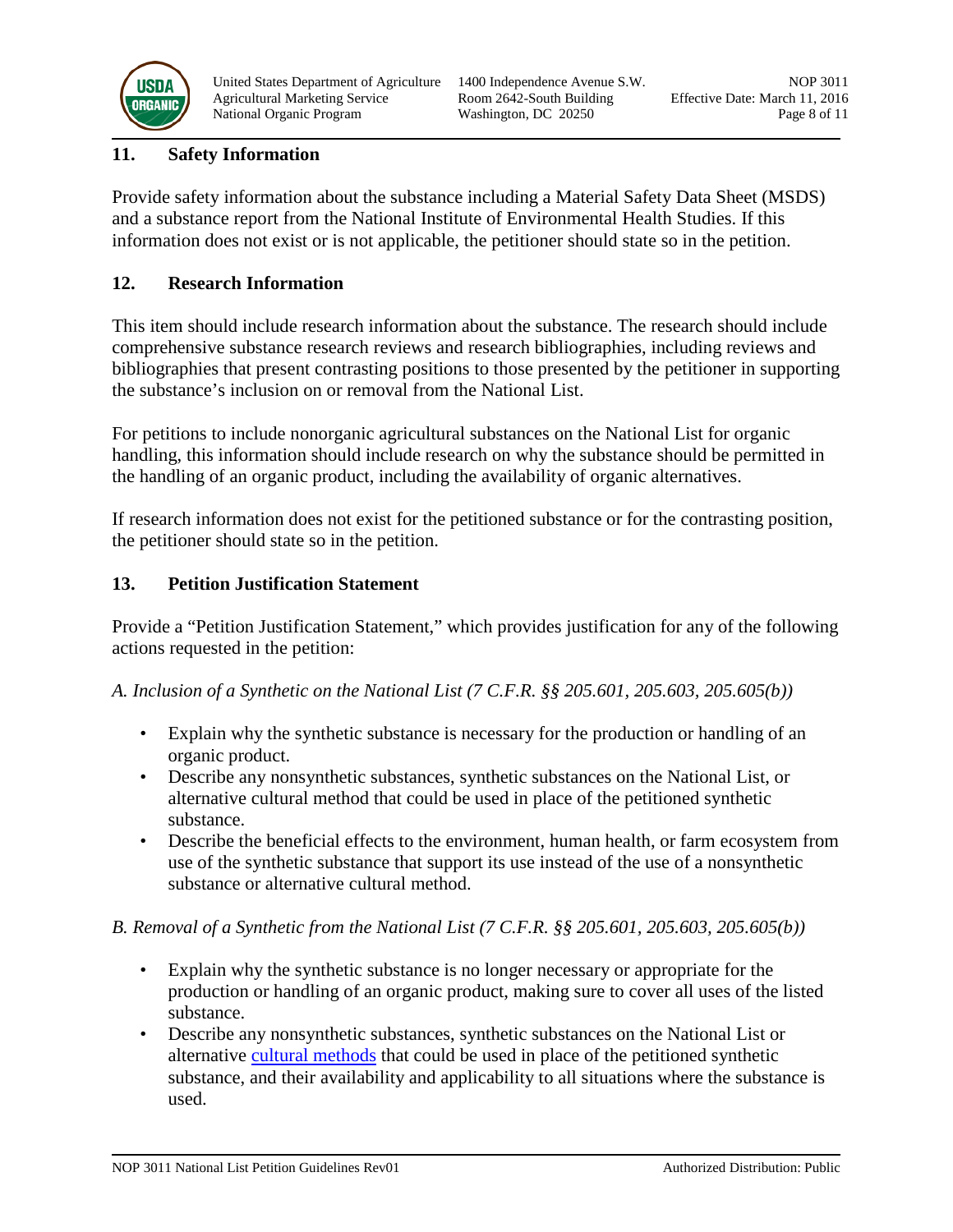

- *C. Inclusion of a Prohibition of a Nonsynthetic (7 C.F.R. §§ 205.602 and 205.604)*
	- Explain why the nonsynthetic substance should not be permitted in the production of an organic product.
	- Describe other nonsynthetic substances or synthetic substances on the National List or alternative [cultural methods](#page-10-0) that could be used in place of the petitioned substance.

### *D. Removal of a Prohibited Nonsynthetic from the National List (7 C.F.R. §§ 205.602 and 205.604)*

- Explain why the nonsynthetic substance should be permitted in the production of an organic product.
- Describe the beneficial effects to the environment, human health, or farm ecosystem from use of the nonsynthetic substance that supports its use instead of the use of other nonsynthetic or synthetic substances on the National List or alternative [cultural methods.](#page-10-0)

### *E. Inclusion of a Nonsynthetic, Nonagricultural Substance on the National List (7 C.F.R. § 205.605(a))*

- Explain why the substance is necessary for use in organic handling.
- Describe nonsynthetic or synthetic substances on the National List or alternative cultural [methods](#page-10-0) that could be used in place of the petitioned synthetic substance.
- Describe any beneficial effects on the environment, or human health from the use of the substance that support its use instead of the use of nonsynthetic or synthetic substances on the National List or alternative cultural methods.

# *F. Removal of a Nonsynthetic, Nonagricultural Substance from the National List (7 C.F.R. § 205.605(a))*

- Explain why the substance is no longer necessary for use in organic handling.
- Describe any nonsynthetic or synthetic substances on the National List or alternative [cultural methods](#page-10-0) that could be used in place of the petitioned substance, making sure to cover all uses.

### *G. Inclusion of a Nonorganically Produced Agricultural Substance on the National List (7 C.F.R. § 205.606)*

- Provide a comparative description on why the nonorganic form of the substance is necessary for use in organic handling.
- Provide current and historical industry information/research/evidence that explains how or why the substance cannot be obtained organically in the appropriate form, quality, and quantity to fulfill an essential function in a system of organic handling.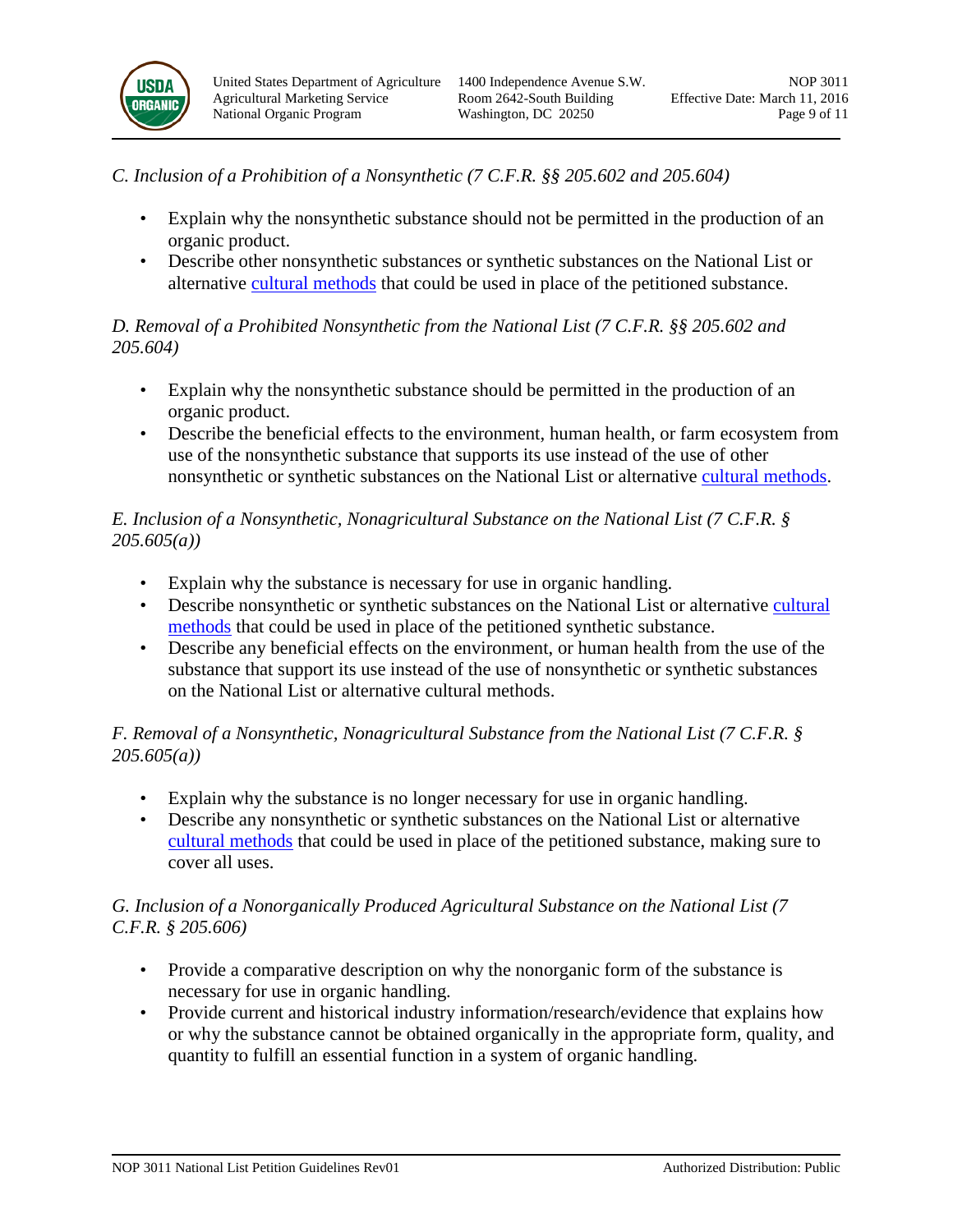

- Describe industry information on the non-availability of organic sources of the substance, including, but not limited to, the following guidance regarding commercial availability evaluation criteria:
	- a) Regions of production, including factors such as climate and number of regions;
	- b) Number of suppliers and amount produced;
	- c) Current and historical supplies related to weather events such as hurricanes, floods, or droughts that temporarily halt production or destroy crops or supplies;
	- d) Trade related issues such as evidence of hoarding, war, trade barriers, and civil unrest that may temporarily restrict supplies; and
	- e) Any other issues that may present a challenge to a consistent supply.

### *H. Removal of a Nonorganically Produced Agricultural Substance from the National List (7 C.F.R. § 205.606)*

- Provide a comparative description as to why the nonorganic form of the substance is not necessary for use in organic handling.
- Provide current and historical industry information/research/evidence that explains how or why the substance can be obtained organically in the appropriate form, quality, and quantity to fulfill an essential function in a system of organic handling.
- Provide new industry information on the availability of organic sources of the substance, including, but not limited to, the following guidance on commercial availability evaluation criteria:
	- a. Regions of production, including factors such as climate and number of regions;
	- b. Number of suppliers and amount produced;
	- c. Current and historical supplies related to weather events such as hurricanes, floods, or droughts that temporarily halt production or destroy crops or supplies;
	- d. Trade-related issues such as evidence of hoarding, war, trade barriers, and civil unrest that may temporarily restrict supplies; and
	- e. Any other issues that may present a challenge to a consistent supply.

### *I. Adding, amending, or removing an annotation for a listed substance (all sections)*

- Provide detailed information on why a new annotation is needed, with reference to the review criteria described in [section 3.5](#page-1-0) above.
- Provide evidence that the current annotation is flawed, unnecessary, or outdated.

# **14. References**

### **Organic Foods Production Act of 1990, as amended**

7 U.S.C. § 6508 Prohibited Crop Production Practices and Materials.

- 7 U.S.C. § 6510 Handling.
- 7 U.S.C. § 6518(m) National Organic Standards Board; Evaluation.
- 7 U.S.C. § 6518(n) National Organic Standards Board; Petitions.

# **USDA Organic Regulations (7 C.F.R. [Part 205\)](http://www.ecfr.gov/cgi-bin/text-idx?c=ecfr&sid=3f34f4c22f9aa8e6d9864cc2683cea02&tpl=/ecfrbrowse/Title07/7cfr205_main_02.tpl)**